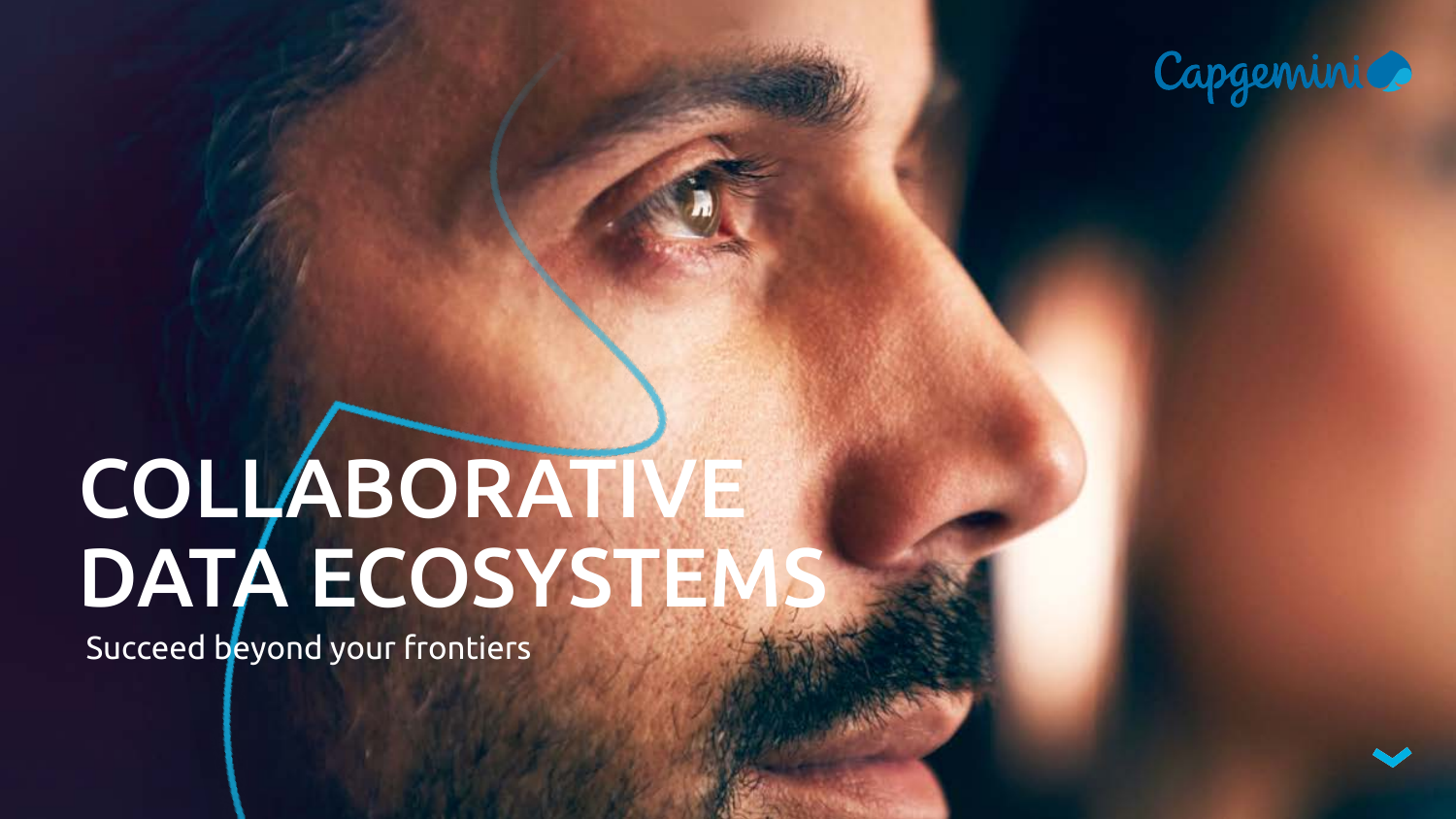

## CONTENT

[04](#page-3-0)

[05](#page-4-0)

[06](#page-5-0)

07

[03](#page-2-0) EXPAND YOUR BUSINESS FRONTIERS WITH COLLABORATIVE DATA ECOSYSTEMS

OUR APPROACH

THE NEW TECTONIC SHIFT IN DATA IS SHARING

[08](#page-7-0) CONNECT WITH US!

[EMPOWER YOUR BUSINESS LEVERAGING](#page-6-0)  DATA & AI WITH CAPGEMINI

IDENTIFY WHERE YOUR DATA ECOSYSTEMS' JOURNEY STARTS

2 COLLABORATIVE DATA ECOSYSTEMS I ©2021 Capgemini. All rights reserved.

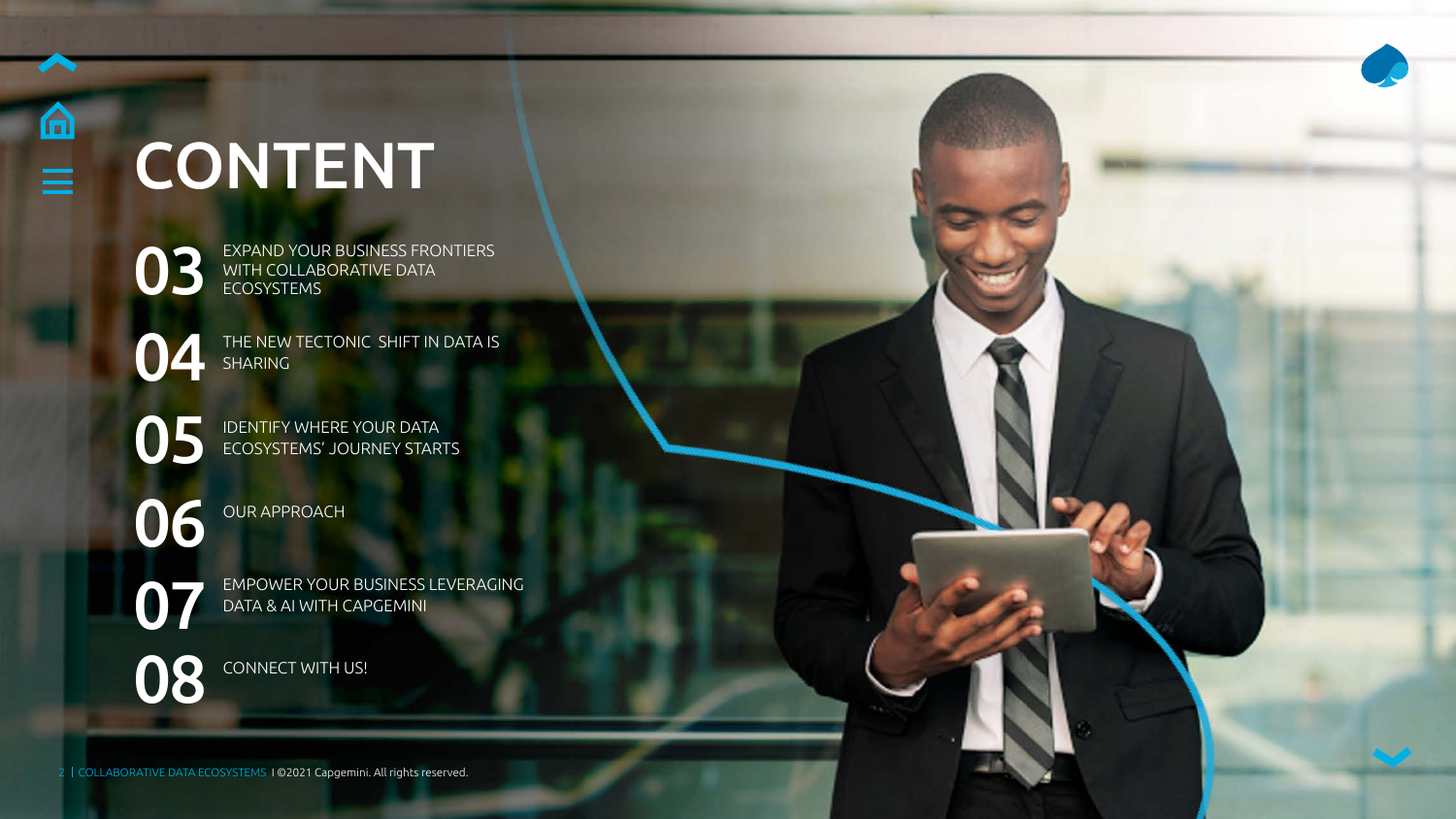### <span id="page-2-0"></span>EXPAND YOUR **BUSINESS** FRONTIERS WITH COLLABORATIVE DATA ECOSYSTEMS

Today, businesses that explore the infinite possibilities of data, thrive.

Data collaboration is an eye-opener– one that helps you see yourself as the world sees you. Forget your data silos and learn how to expand. Exchange data and you'll find new ways to succeed beyond your frontiers, creating new products, services, or experiences.

Like the Internet did in 1997, data heralds change by 2025. In just 4 years it's expected that Data Ecosystems will be worth 60 trillion, 30% of the global economy \* . This brave new world is already here. Decide where you want to be.

\* *https://www.mckinsey.com/business-functions/mckinsey-digital/our-insights/ how-do-companies-create-value-from-digital-ecosystems*

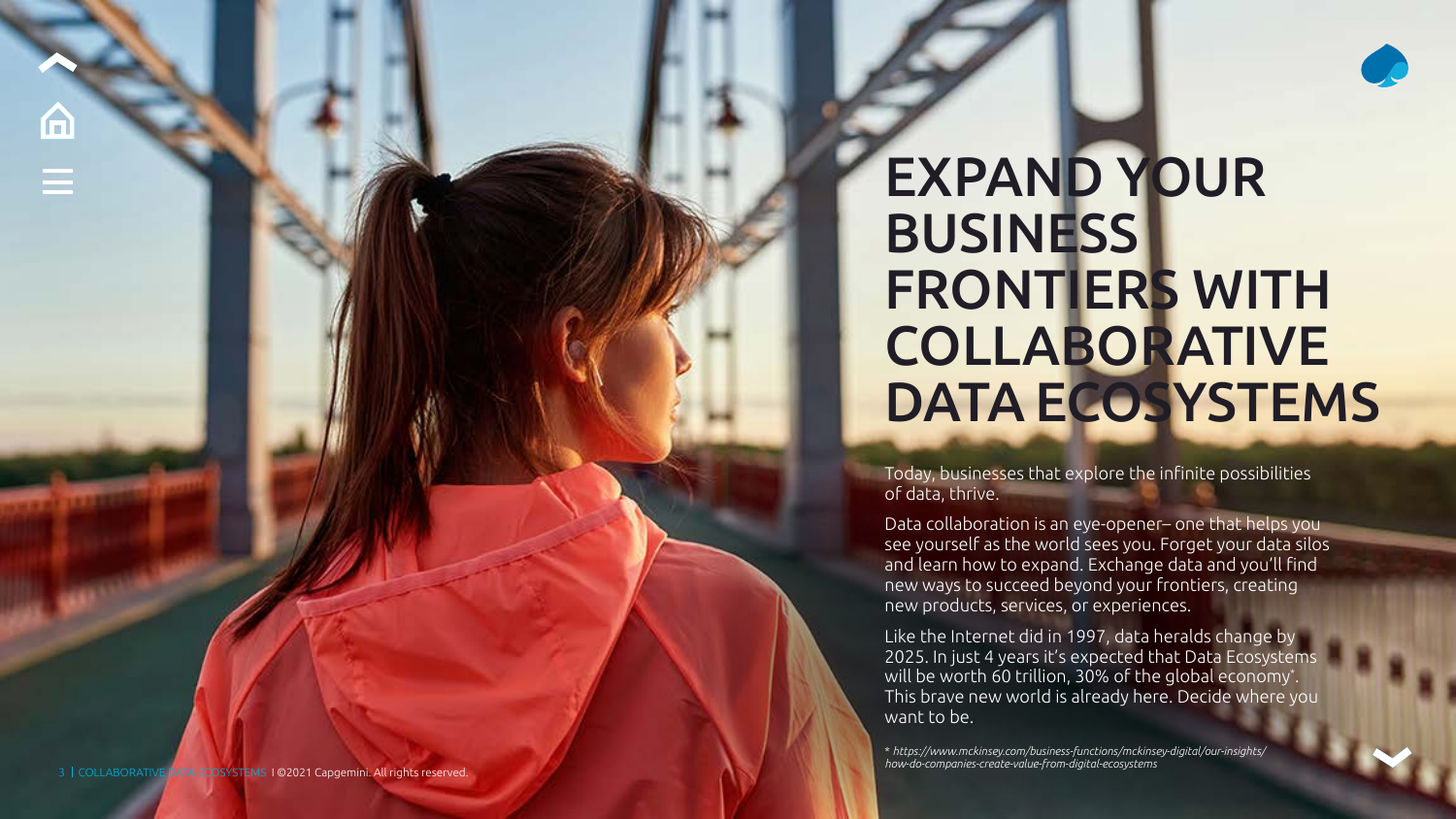Data sharing is a massive growth opportunity. Our latest Capgemini Research Institute report, [Data-sharing masters: How smart organizations use data ecosystems to gain](https://www.capgemini.com/research/data-sharing-masters/ )  [an unbeatable competitive edge](https://www.capgemini.com/research/data-sharing-masters/ ), shows that financial benefits of data sharing in ecosystems represent a 9% increase in revenue for a typical organization.

There is a clear trend within organizations to accelerate data ecosystem engagements: 84% of organizations plan to launch new data ecosystem initiatives within the next three years. One in four organizations (25%) will invest upwards of \$50m in data ecosystems in the next 2-3 years.

### EXCHANGE TO EXPAND



Market Capitalization | Fixed Asset Turnover for strong collaborators

Unleash the potential of your data by connecting it to the right ecosystem. There's an ocean of business opportunities to create new intelligent experiences, products, and services leveraging data from your ecosystem. To do this, organizations must start with laying the foundation of trust, ethics, and regulatory compliance, formulating a robust ecosystem strategy, before kicking off the implementation at a small scale and then scaling it up with a clear roadmap. We help organizations navigate the route to building a sustained competitive advantage from data ecosystems and activate its full potential to drive net new value beyond their existing market.

**9% 2x 14x**

BAU revenue impact from ecosystem-based sharing



### <span id="page-3-0"></span>THE NEW TECTONIC SHIFT IN DATA IS SHARING

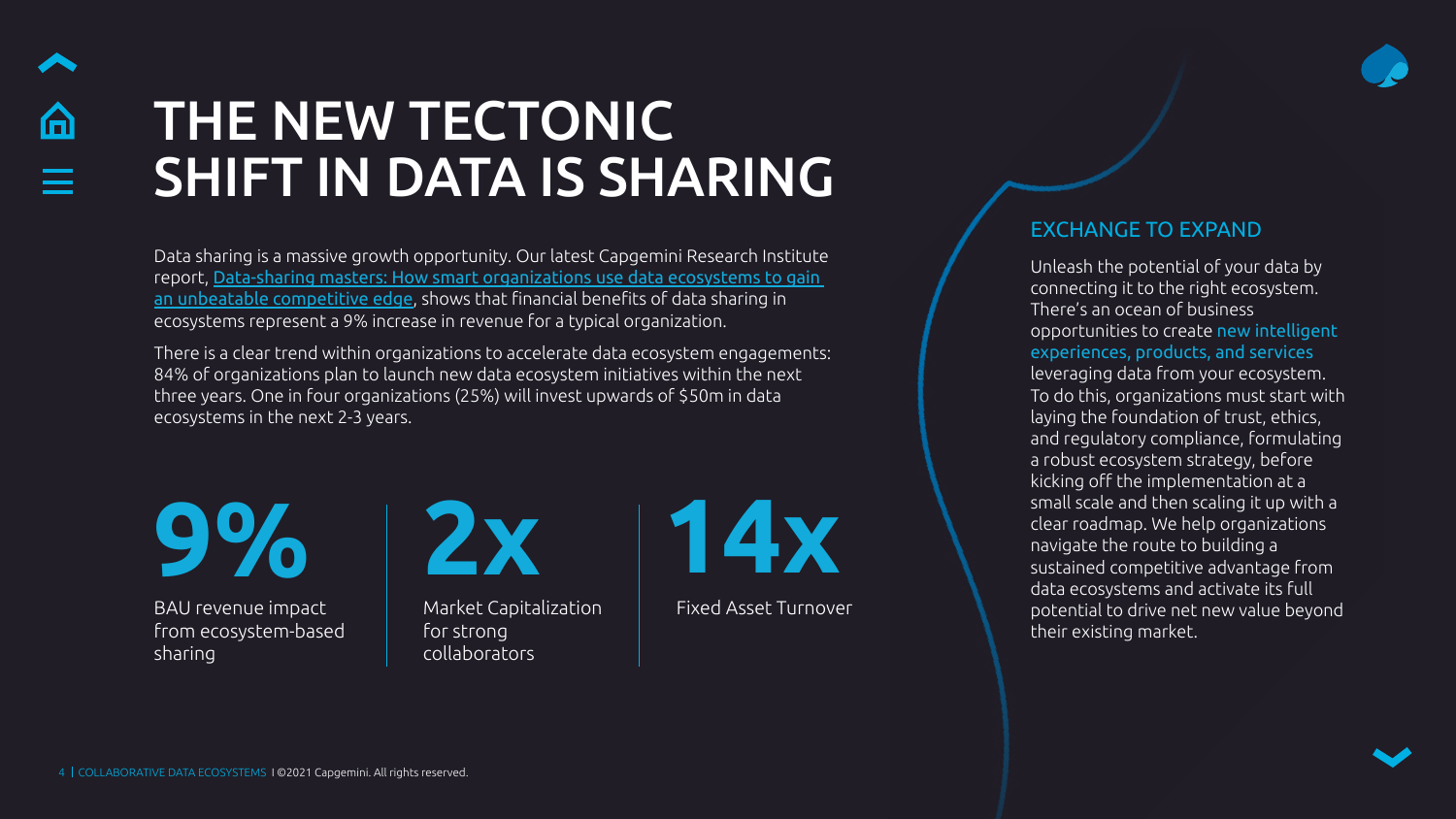Don't know where to start? Have a look at our graph below to gauge your organization's digital maturity and determine where you should start your data ecosystems transformation journey.

### <span id="page-4-0"></span>IDENTIFY WHERE YOUR DATA ECOSYSTEMS' JOURNEY STARTS

You have the potential to create your own ecosystem – entire new business lines

You collaborate externally as a leading partner able to create new revenue and margin opportunities

Then you are able account for the business value of data

| 4             | <b>DATA ECOSYSTEM</b><br><b>DRIVER</b>                        | D               |
|---------------|---------------------------------------------------------------|-----------------|
| 3             | <b>EXTERNAL MARKETPLACES &amp;</b><br><b>PRODUCTS DIGITAL</b> | Data            |
| 2             | <b>DATA MONETIZATION &amp;</b><br><b>DATA AS AN ASSET</b>     |                 |
|               | <b>INTERNAL</b><br><b>MARKETPLACE</b>                         | Data increases  |
| <b>STAGES</b> | <b>INTERNAL SILOS</b>                                         | Data is a busin |

You start by being able to collaborative internally between business areas that take accountability for data

### WHAT MATURITY STAGES TO GO THROUGH





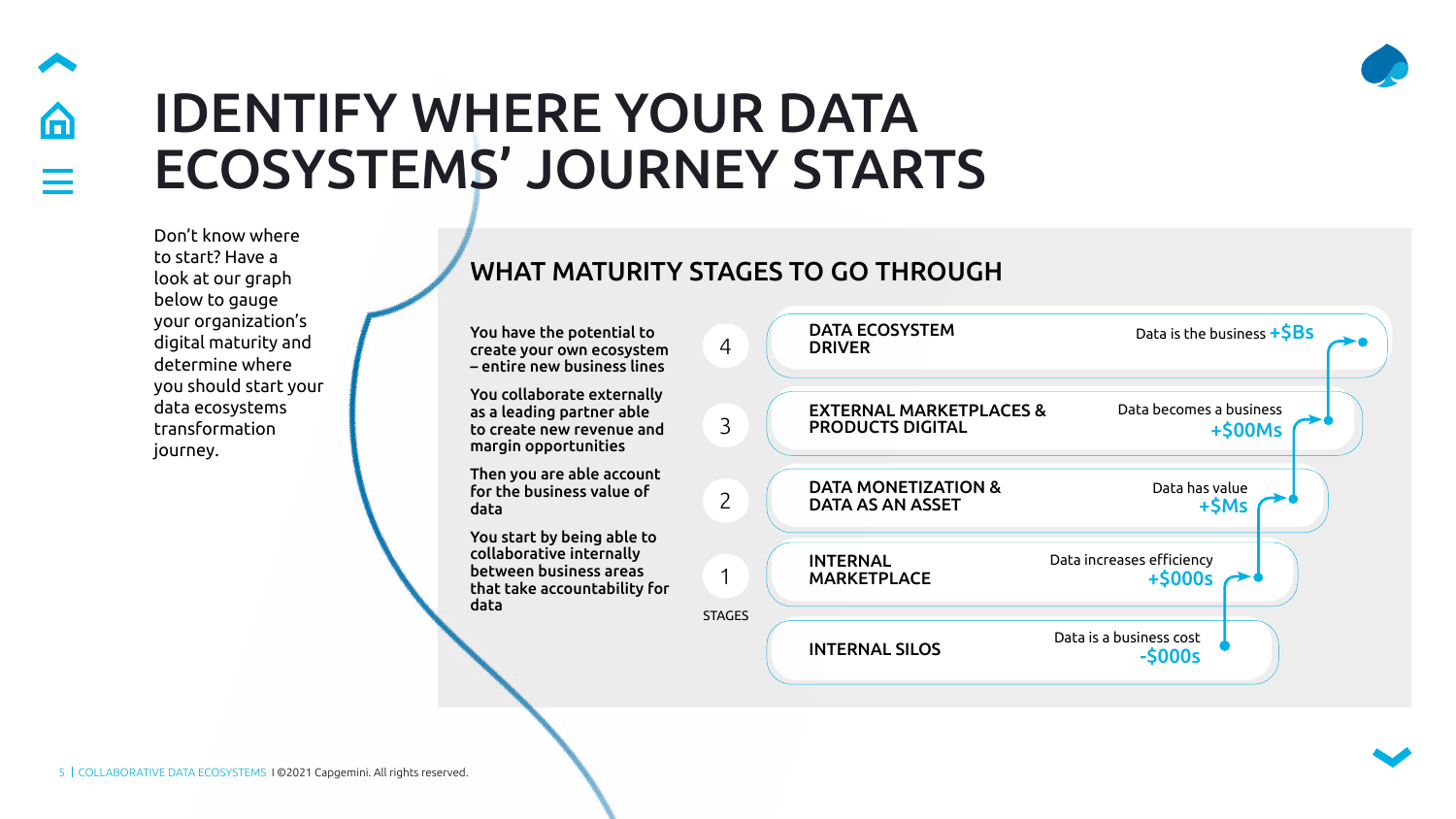### We build industry specific point of views to increase business collaboration

### BUSINESS MODEL & MONETIZATION

We support you in setting the strategy for data and insights sharing. We design a pragmatic and progressive roadmaps through all design phases: new business models, industry benchmarks and potential market and partners selection, new services and data products embedding user and partners experience. In addition, to fit your market, we design the industry specific strategy of data sharing with a consistent roadmap.

### GOVERNANCE & OPERATING MODELS

 In order to support the governance of the partners and secure the trust between stakeholders, we set up operating models and design rules for efficient collaboration. To secure the privacy of data and ensure its quality, we set up foundations of the data governance.

### Leveraging our partner network and our partners

<span id="page-5-0"></span>

### OUR APPROACH

### SECURITY & PRIVACY

Our technology enablers allow seamless and secured collaboration through: Homomorphic Encryption and Secure computing, ensuring collaborative working without data access - Differential Privacy enabling access to Pll and protected data without risking value leakage - Data Centric Security enabling security models to Follow the data and be controlled even when shared.

### DATA SHARING PLATFORMS

We provide the environment to accelerate in federated analytics and foster new types of collaboration and business models, with data sharing platforms: Data Marketplaces to publish and contractually manage data sharing - Data Mesh architectures and Federated learning capabilities that allow access to federated data and provisioning into purpose driven collaborative

environment. Ultimately, to speed up scaling, we leverage hyperscalers foundations as key enabler of data execution and collaboration.

### GET THE RIGHT TEAM TO SCALE DATA & AI

With 25,000 Data & Al at scale practitioners, working for more than 800 clients worldwide, supported by nine Centers of Excellence in AI in all regions, Capgemini's capabilities are unmatched.

We fulfill your ambition, from the right strategy with industrialization, to operationalization and scale in mind. We ensure you take the right approach to finding actionable, trusted insights for your teams, as well as including them in the transformation journey. And we're capable to build the right solutions for your business and implement them with the right continuous deployment and operations to maximize their positive impact.



### "Gone are the days when executives can just look internally to refine their operations. Instead, to successfully drive their business, they must look externally to understand the reality and the context in which they operate.

The key to this new external view is



collaboration.

Mastering this new sharing environment enables leaders to make the leap from optimizing processes to optimizing decisions. The result is a clear advantage in an increasingly competitive world."

STEVE JONES, Chief Data Architect at Capgemini

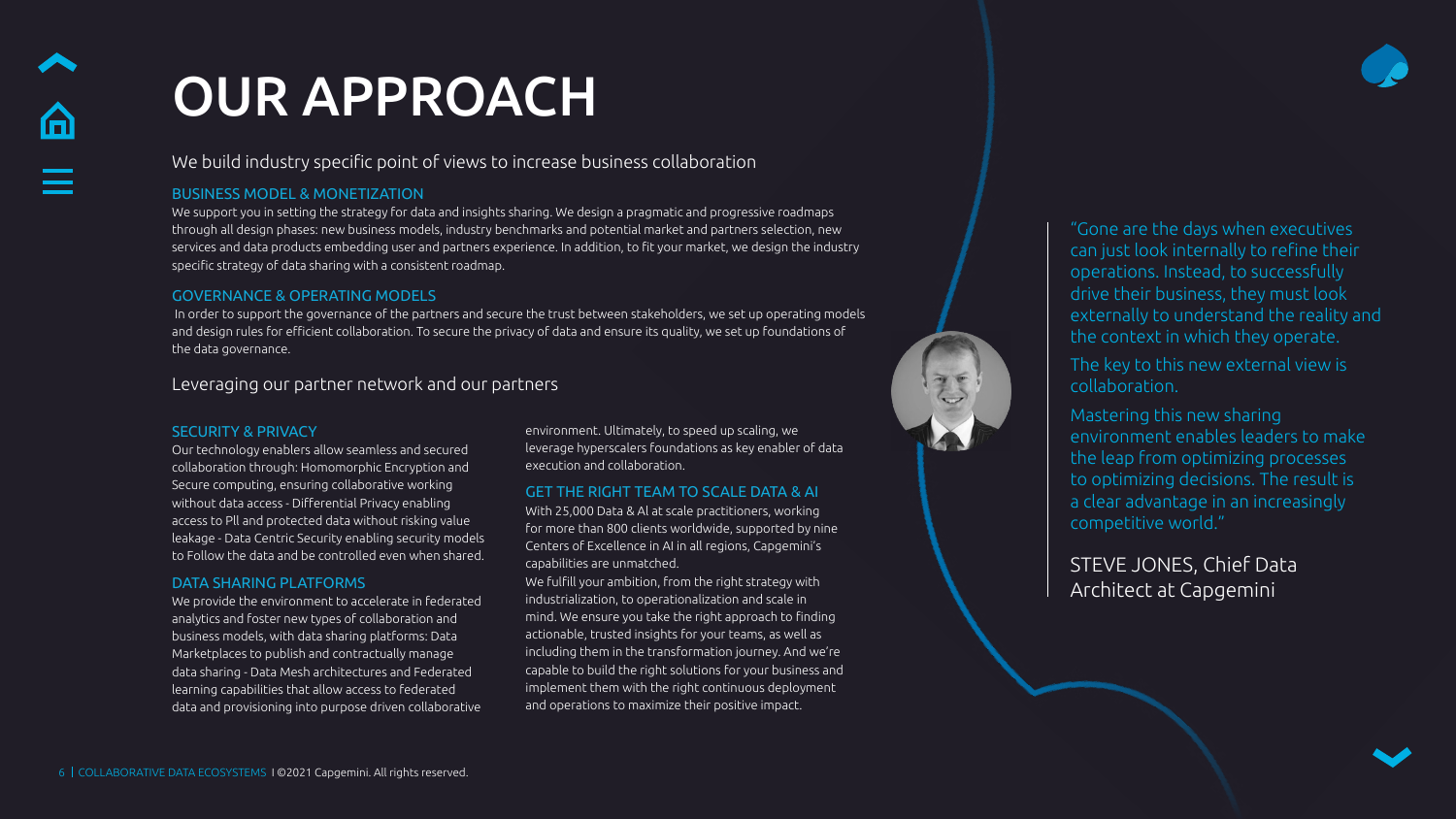### Perform AI Activate data. Augment intelligence. Amplify outcomes.

# <span id="page-6-0"></span>n

### EMPOWER YOUR BUSINESS BY LEVERAGING DATA & AI WITH CAPGEMINI

Data promises infinite possibilities. Now, more than ever, those tasked with driving their industry forward, need to activate its full potential. To become a Data Master, you must be at the helm, ready to harness data in critical dimensions, to outperform cohorts on financial performance and make crucial decisions from a qualitative base. A Data Master is a highperformer that has harnessed the full suite of data capabilities in their organization. They have fine-tuned their processes that turn insights into action, and beyond.

We help our clients become Data Masters by managing data as a strategic asset. Perform AI is a portfolio of Data and Artificial Intelligence services to help organizations become data masters, take business control of their data as a strategic asset, and transform their business to be a leader in the data economy. Our seamless approach, that connects business strategy and data operations, enable growth, performance, and innovation with trusted outcomes. We empower some of the largest data & AI transformations at scale in the market – bringing together Data & AI strategy for CxOs. Together, we can improve your organization's business and cultural change, data engineering and data science skills, data & AI engineering industrialization and intelligent process automation, and execute at scale.

### **CAPGEMINI PERFORM AI**

Accelerated time to value for business outcomes with trusted Data & AI at scale







### **MANUFACTURING, AUTO & LIFE SCIENCES** Augmented operations for

operational efficiency & risk reduction

### **PUBLIC SECTOR**

Infusing AI to better serve citizens and governments

### **DATA ADVANTAGE**

**COLLABORATIVE DATA ECOSYSTEMS** 

**INTELLIGENT PROCESS AUTOMATION** 

Data & AI powered **Frictionless Enterprise** 

**IDEA** 

### **Sustainable AI**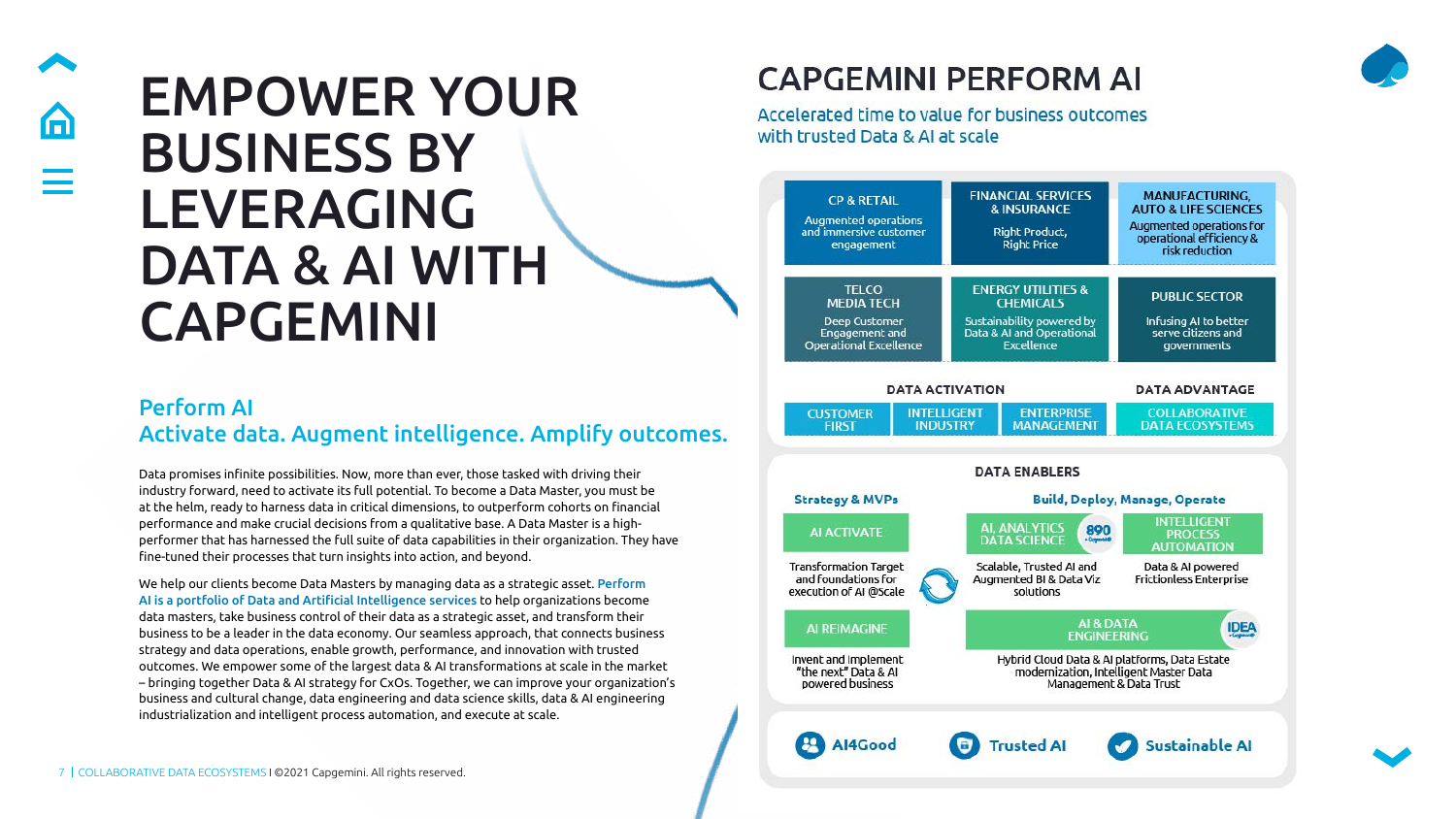<span id="page-7-0"></span>

### CONNECT WITH US!



### ANNE LAURE THIEULLENT

Data & AI Group Offer Leader, Capgemini *[annelaure.thieullent@capgemini.com](mailto:annelaure.thieullent%40capgemini.com?subject=)*



### VALÉRIE PERHIRIN

Managing Director Data, Analytics, and AI Capgemini Invent *[valerie.perhirin@capgemini.com](mailto:valerie.perhirin%40capgemini.com?subject=)*



### GIANFRANCO CECCONI

Collaborative Data Ecosystems NSO global lead, Capgemini Invent *[gianfranco.cecconi@capgemini.com](mailto:gianfranco.cecconi%40capgemini.com?subject=)*







Chief Data Architect Group Portfolio, Capgemini *[steve.g.jones@capgemini.com](mailto:steve.g.jones%40capgemini.com?subject=)*

 $\mathbf{in}$